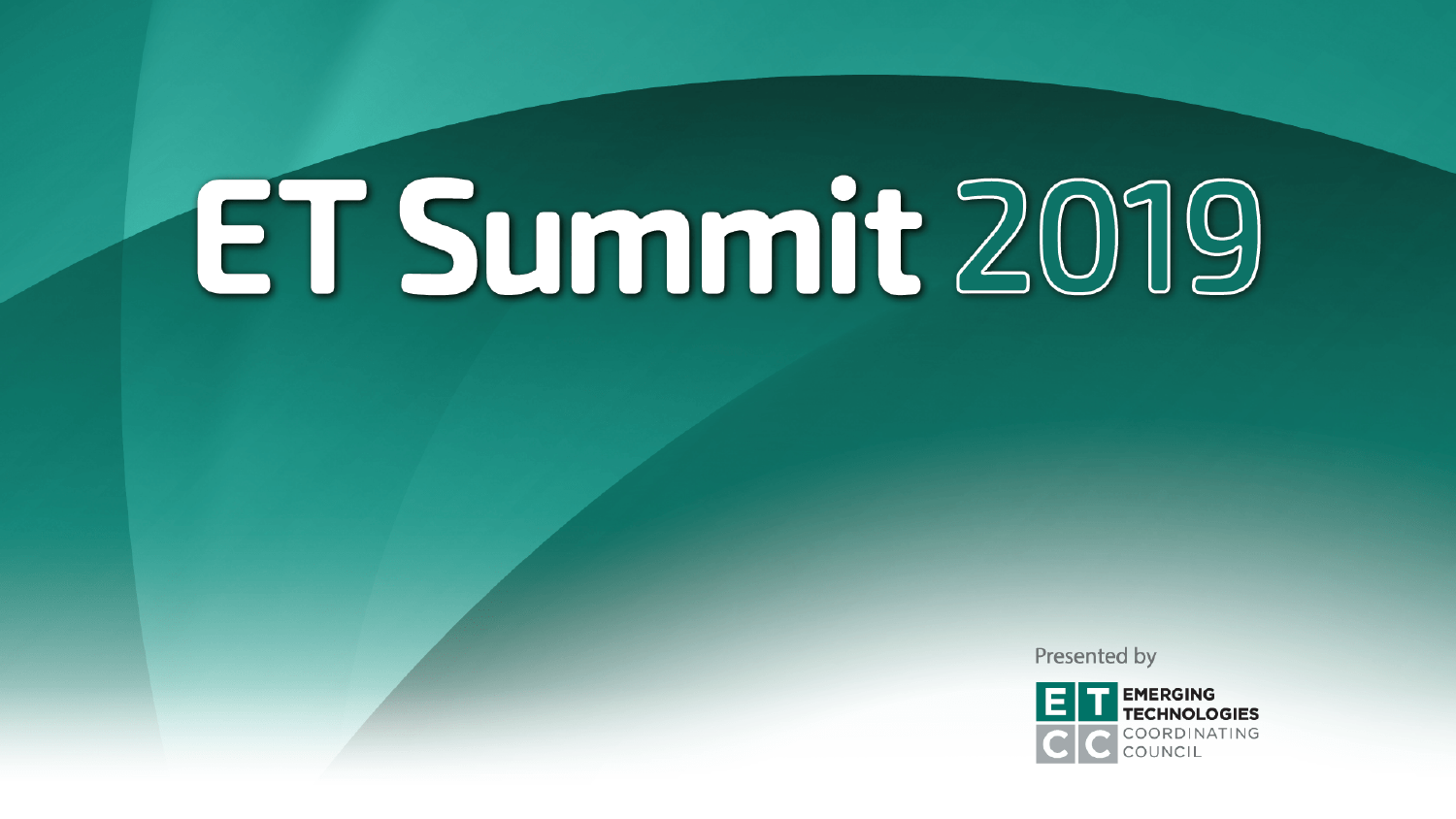

## **Warm Mix Asphalt (WMA):**

### Paving the Way to Energy Savings



Eric Noller

Principal Engineer

Energy Resources Integration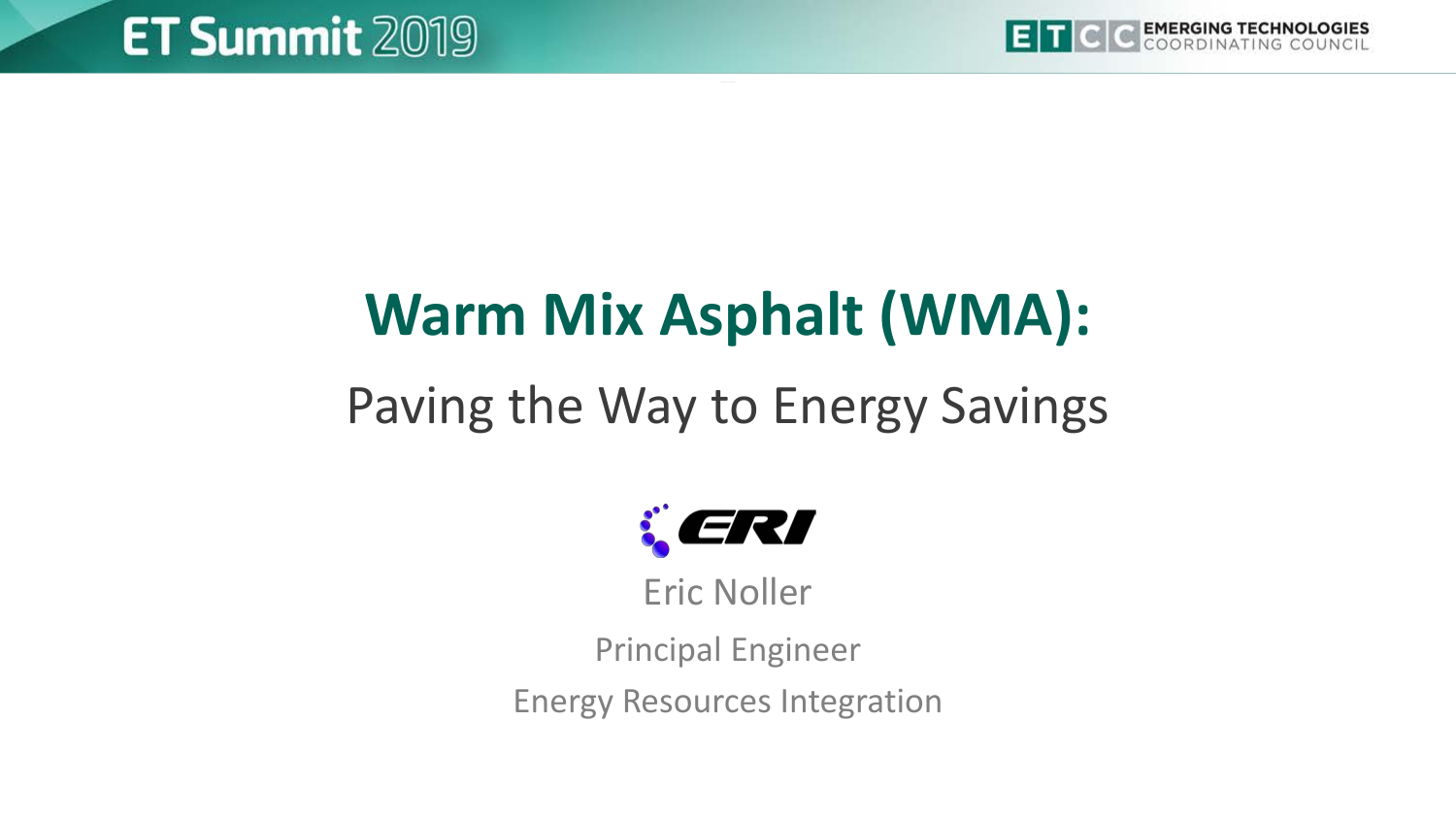

#### **Overview**

- Asphalt Production and Energy Use
- What Is Warm Mix Asphalt?
- WMA History
- Energy Savings
- Non-Energy Benefits
- Barriers to Entry
- Program Considerations

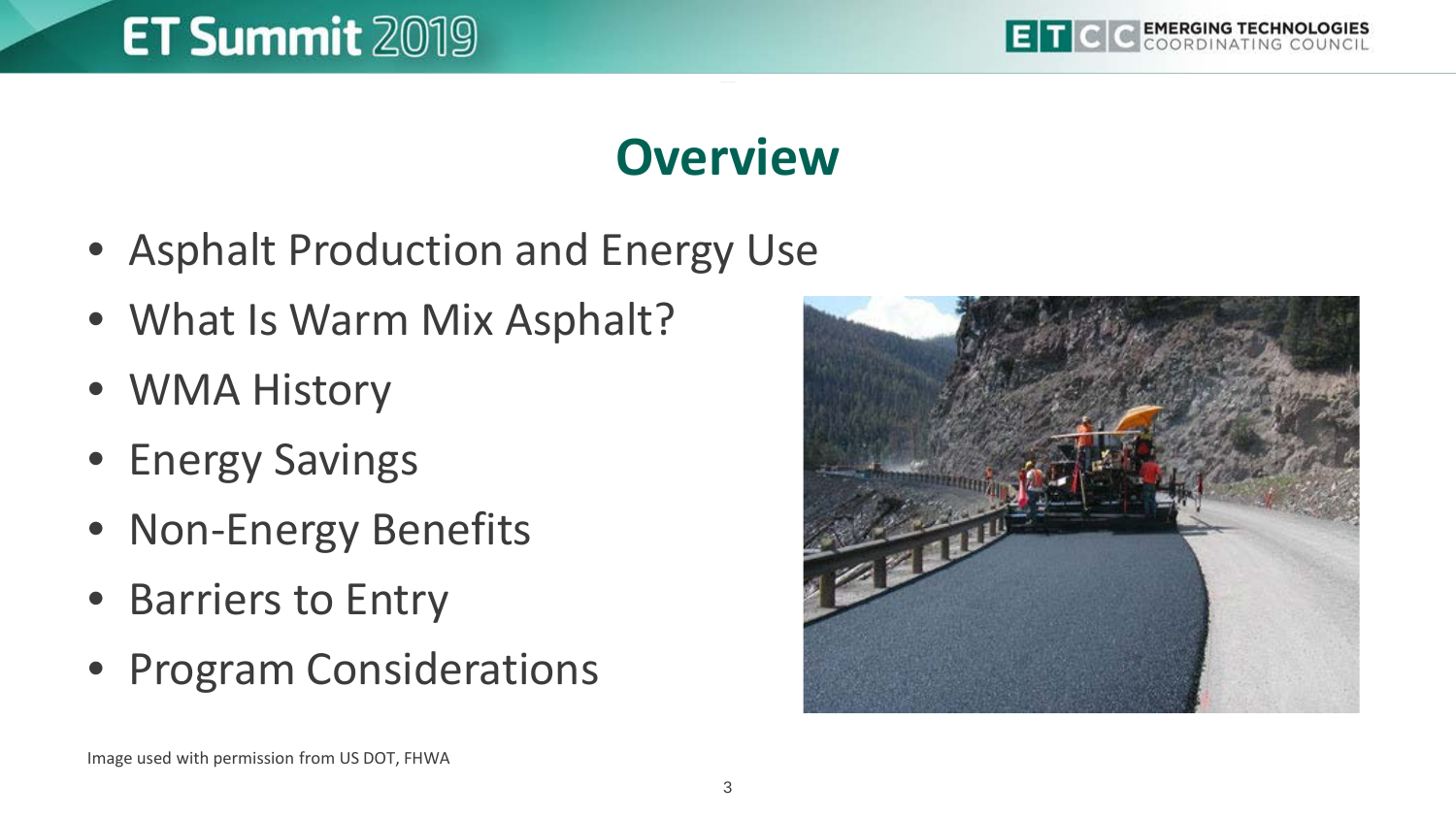#### **Asphalt Production - Where Is Energy Used?**

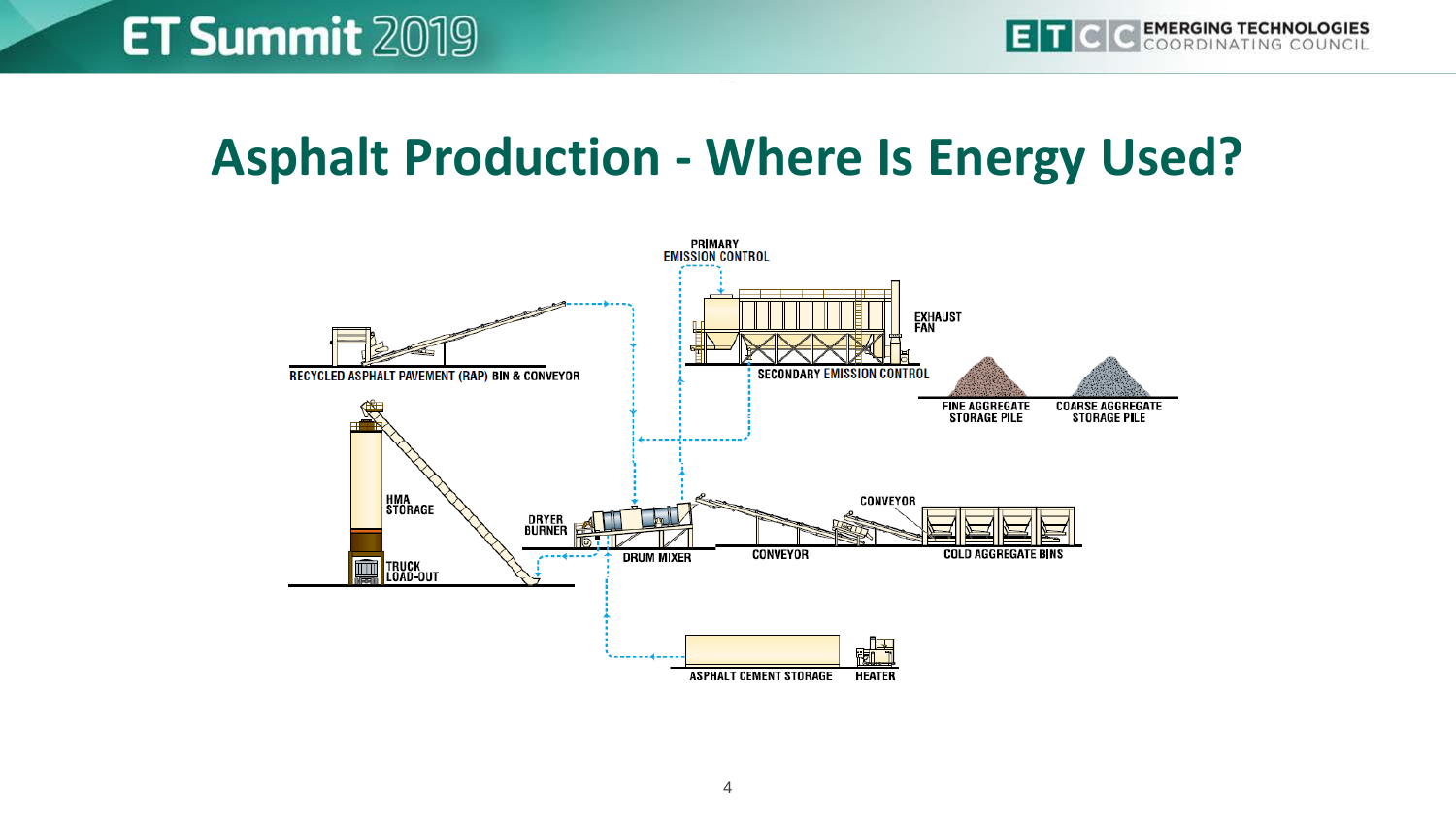#### **What is Warm Mix Asphalt?**

• Warm Mix Aphalt (WMA) technology is a method of producing asphalt pavement at lower mixing and placing temperatures than traditional Hot Mix Asphalt (HMA).

**ET Summit 2019** 

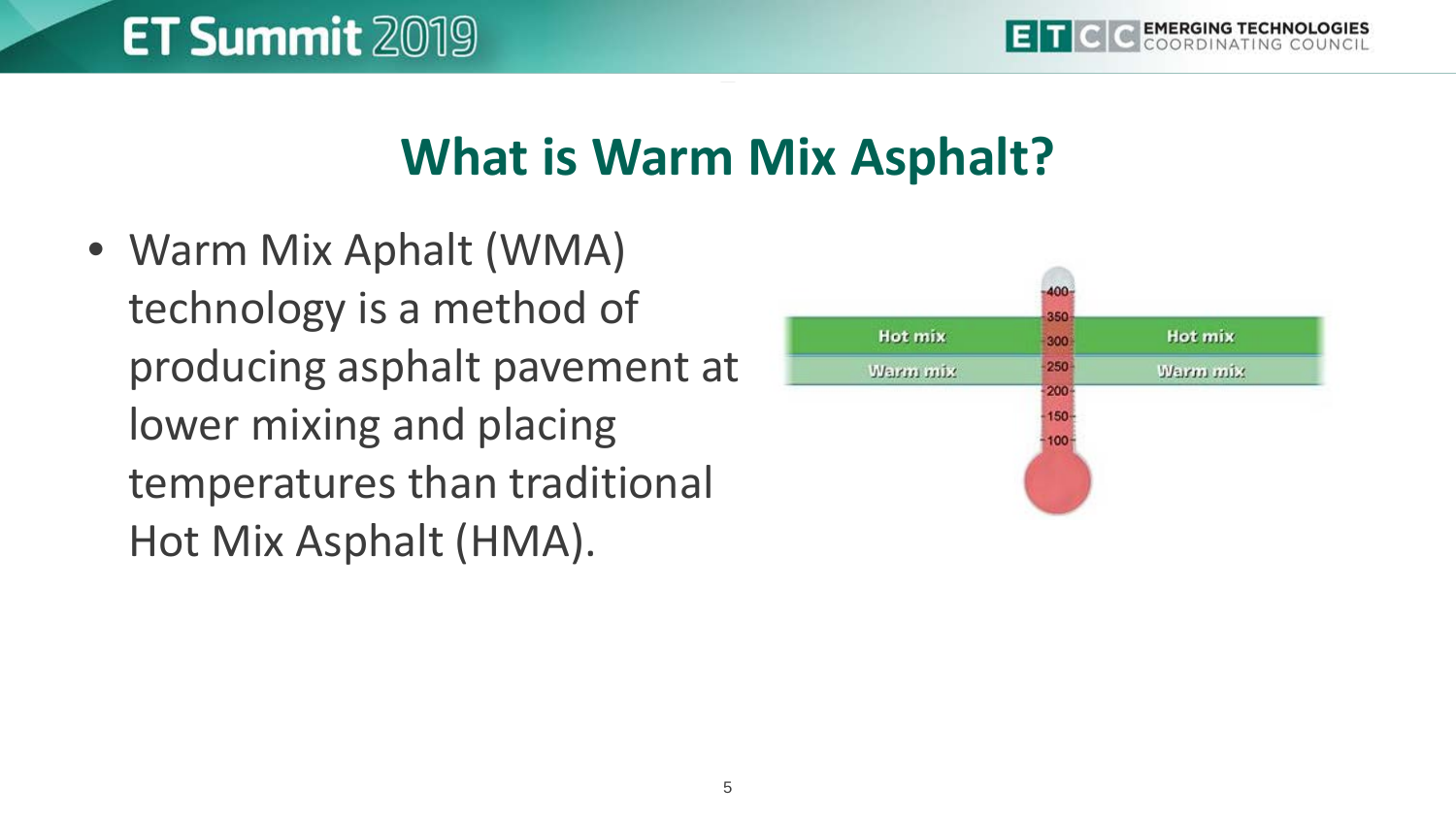

#### **How Is This Done?**

Warm Mix Asphalt is typically made by one of two methods:

- **1. Water-Based**: injection to expand binder
- **2. Additives:** organic or chemical (typically wax form)

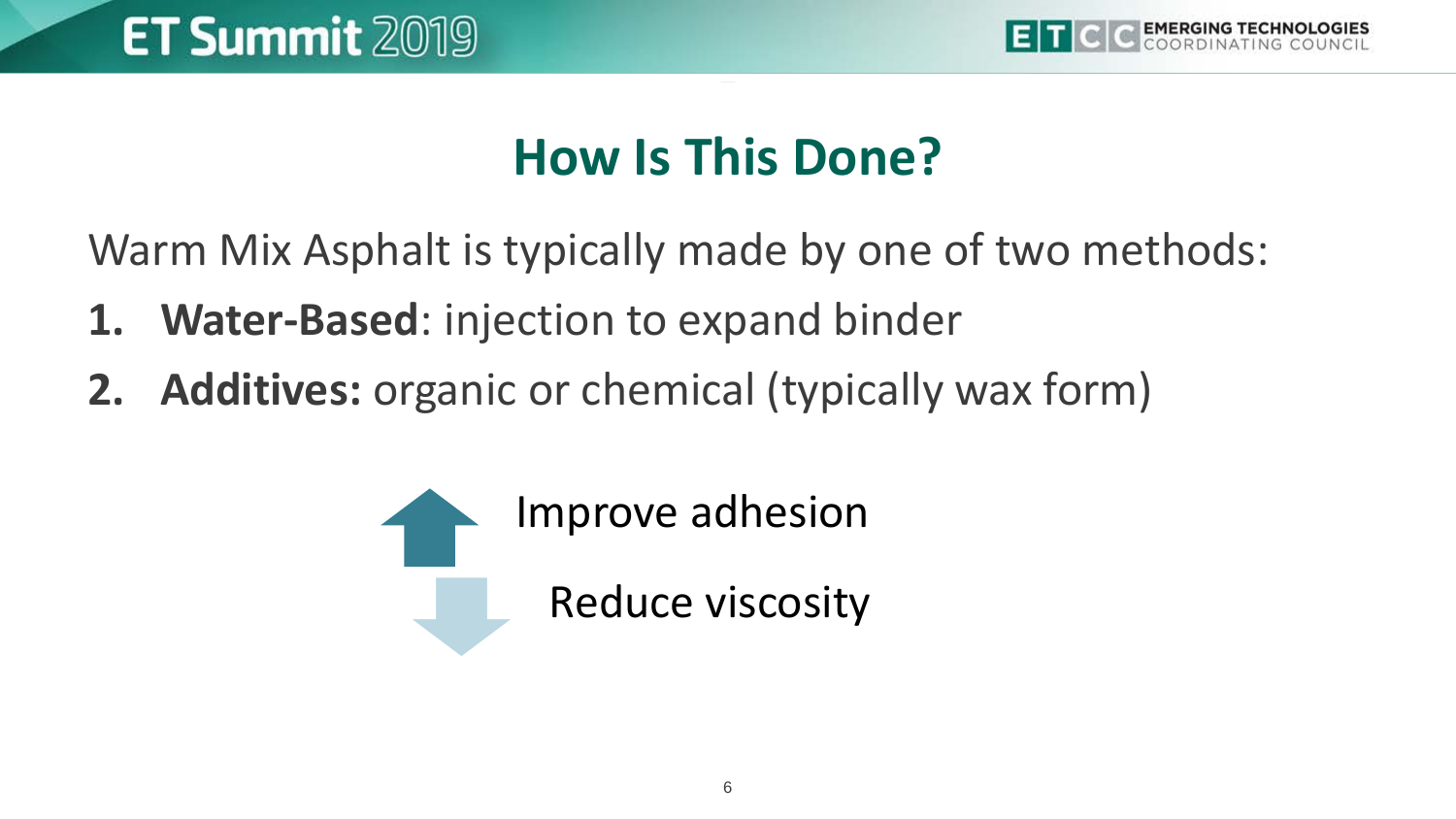

#### **Background and History**

- 1870's: First use of asphalt (HMA)
- 1990's: Research on WMA
- 2004: First WMA pilot roads
- 2008-2010: California trials and test roads
- 2011: Caltrans institutes WMA approval process
- 2015-2017: CA use of WMA increases from 1% to 25%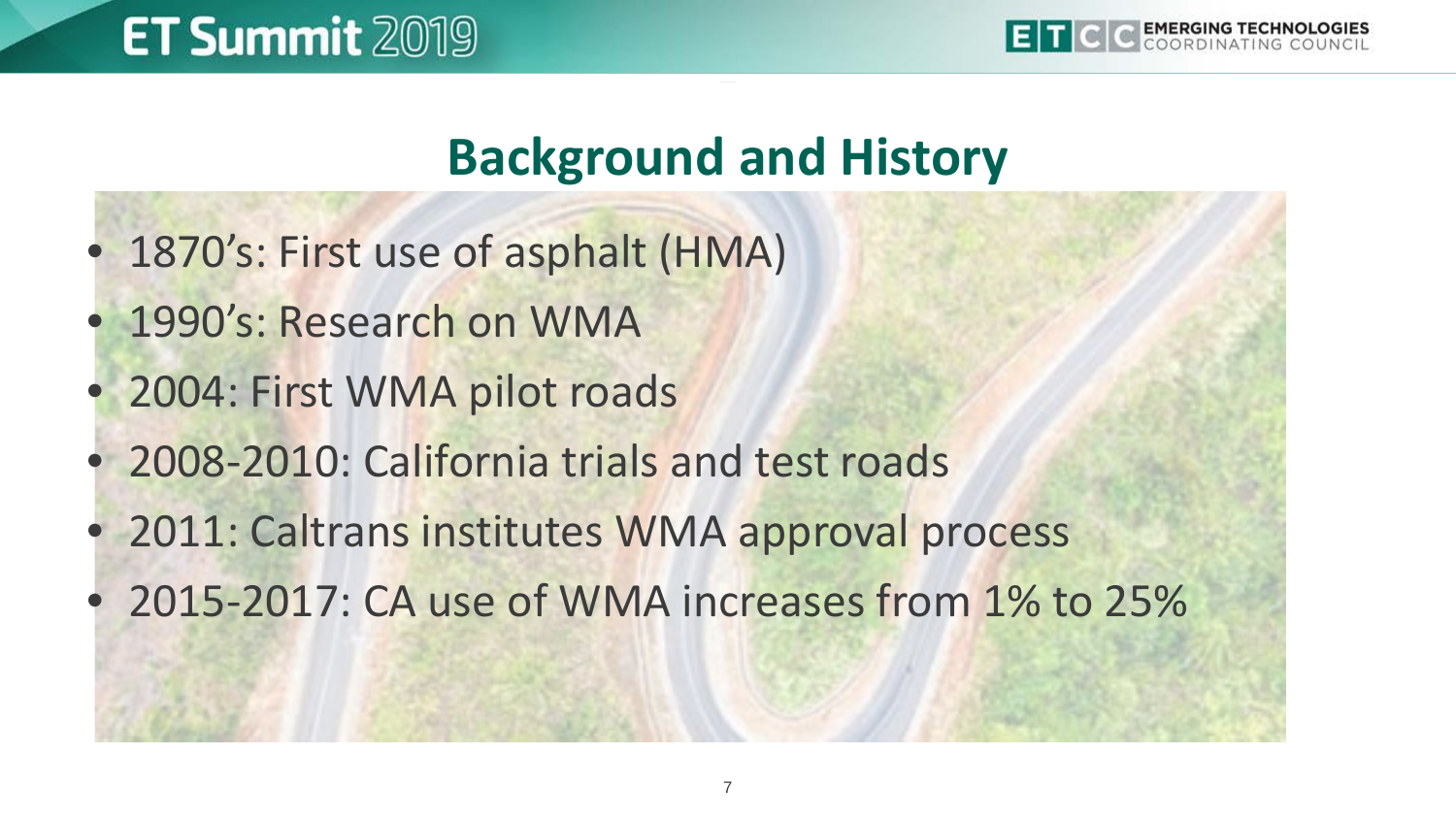

#### **Energy Savings**

• WMA vs. HMA: natural gas savings of roughly 20%

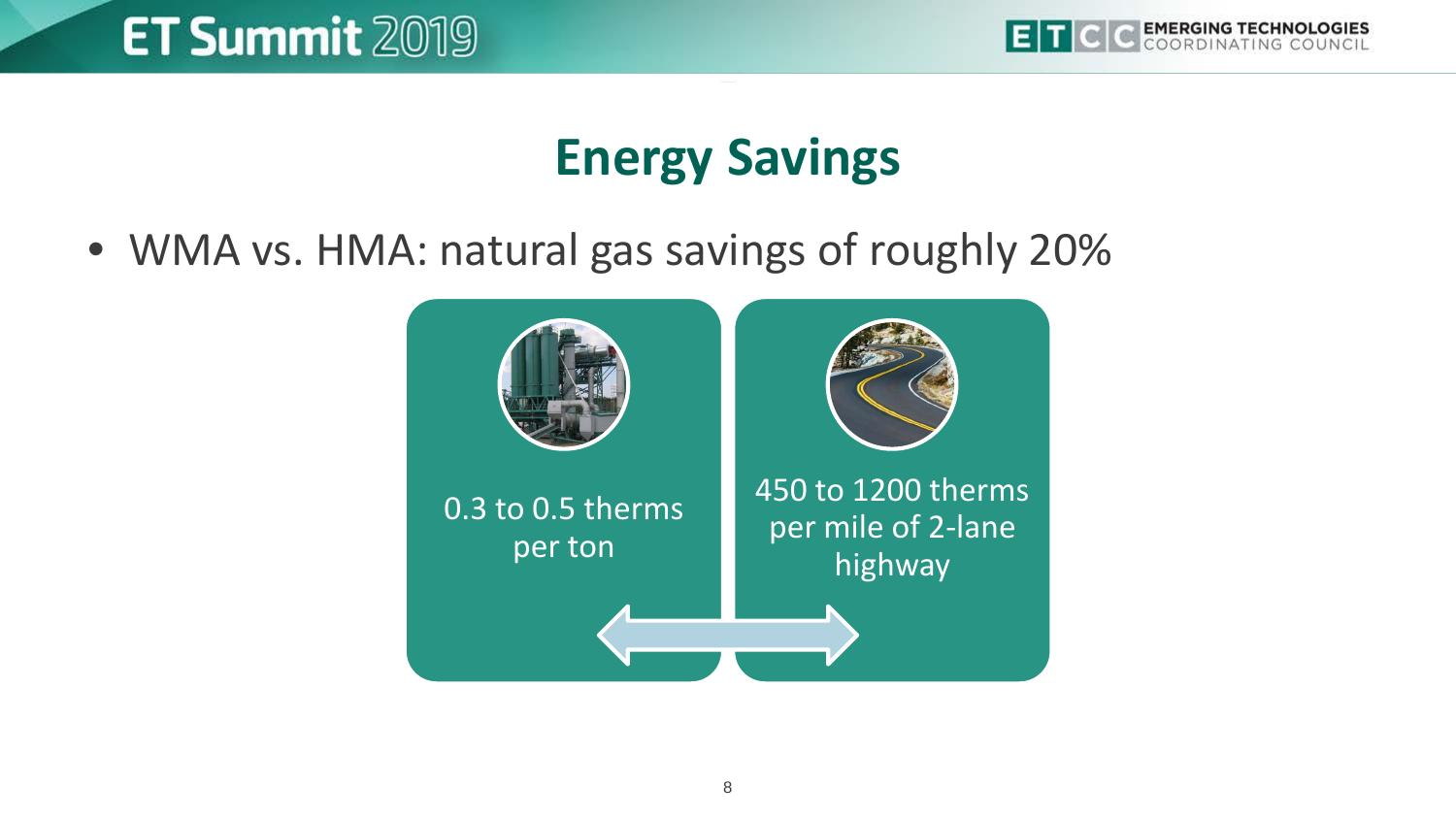

#### **Non-Energy Benefits**

- Greenhouse gas reductions of approx. 8 lbs/ton vs. HMA
- Healthier for workers less smoke and dust
- Reduced heat losses as compared to HMA
	- Longer hauling distances
	- Faster application times
	- Extended paving season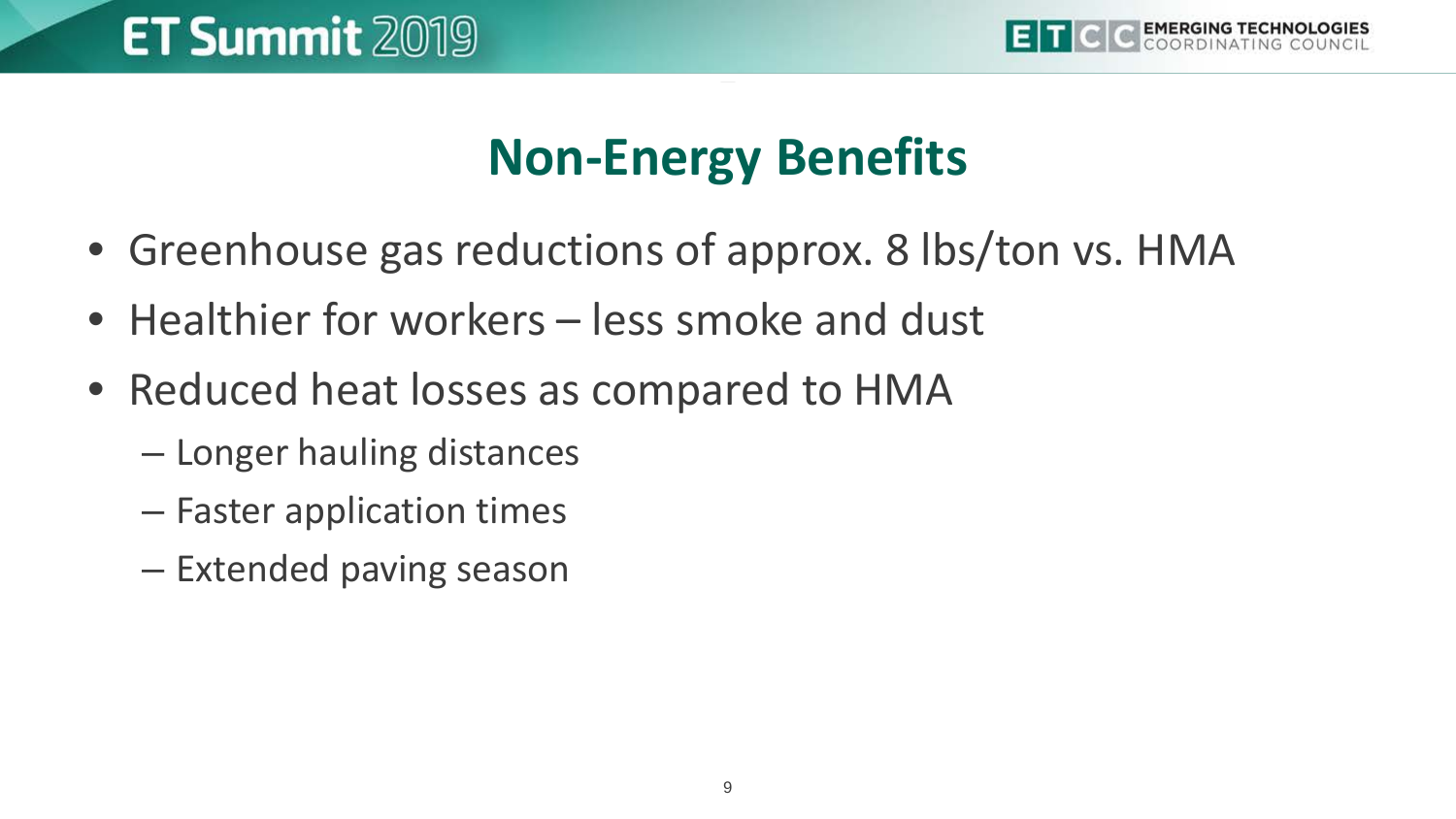

#### **Barriers to Entry**

- Cost for WMA additives of \$3 to \$5 per ton
- Quality concerns / perception
	- Longer curing time
- Lack of training for design engineers and placement workers
- Changes in operation at mixing plant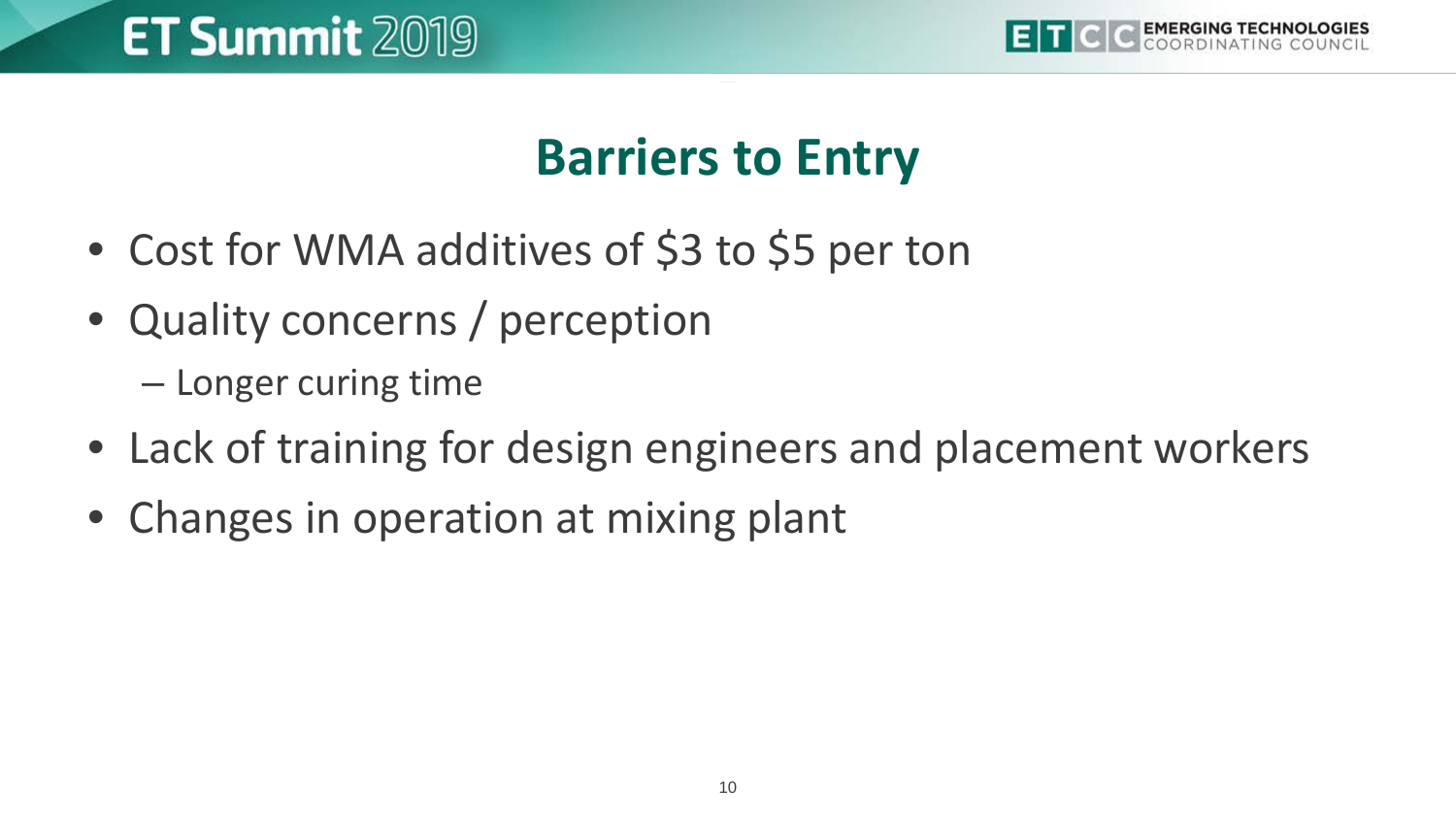#### **Next Steps & Program Considerations**

- Market characterization in CA – Agencies, Designers, Producers / Installers
- Determine proper incentive channel – Production or Purchaser level
- Workpaper development

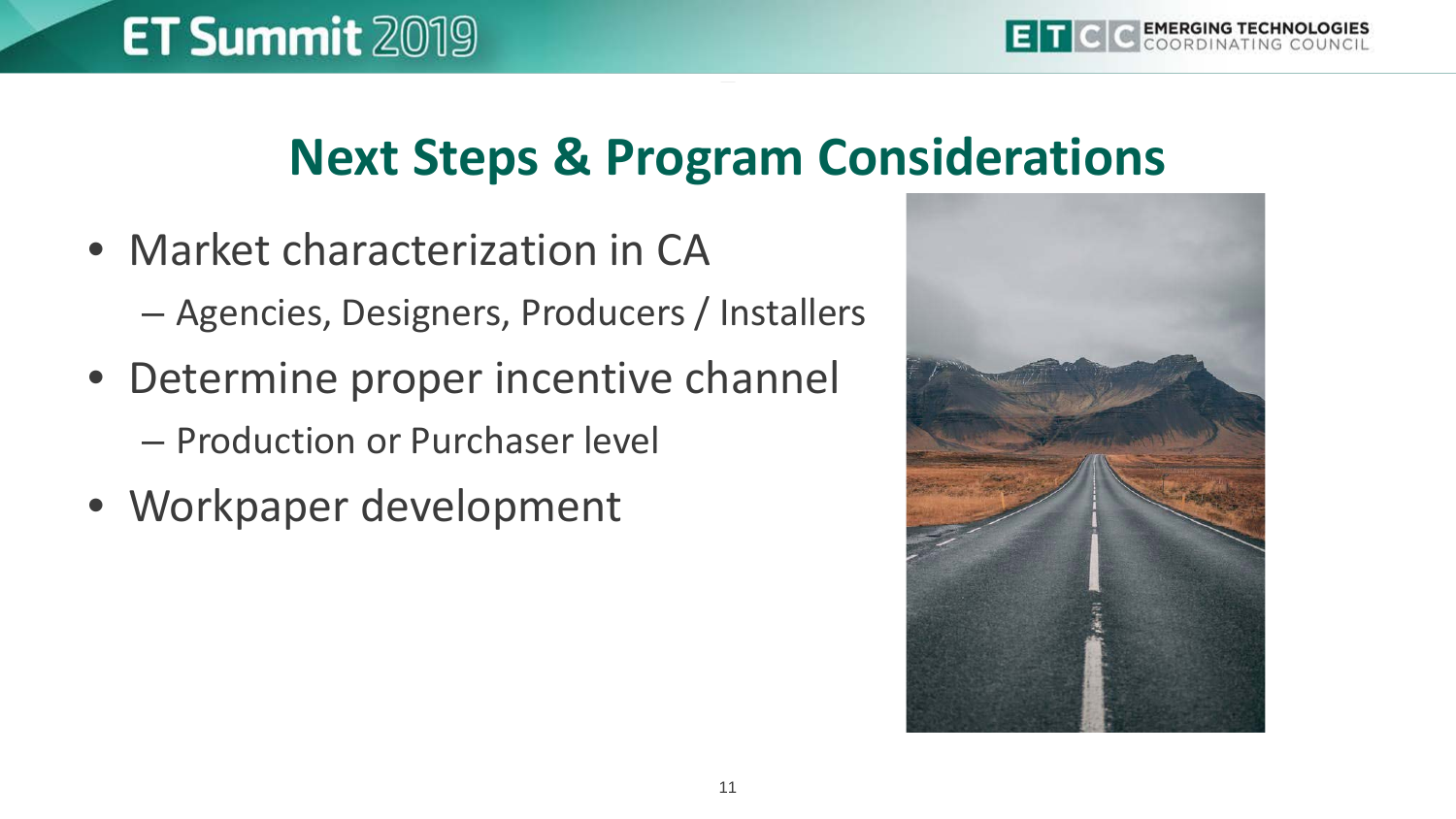

This project was funded by the California Emerging Technologies Program.

For more information, contact Stephen Walmsley at SWalmsley@semprautilities.com

The project report can be found at www.etcc-ca.com/reports/warm-mix-asphalt-literature-review